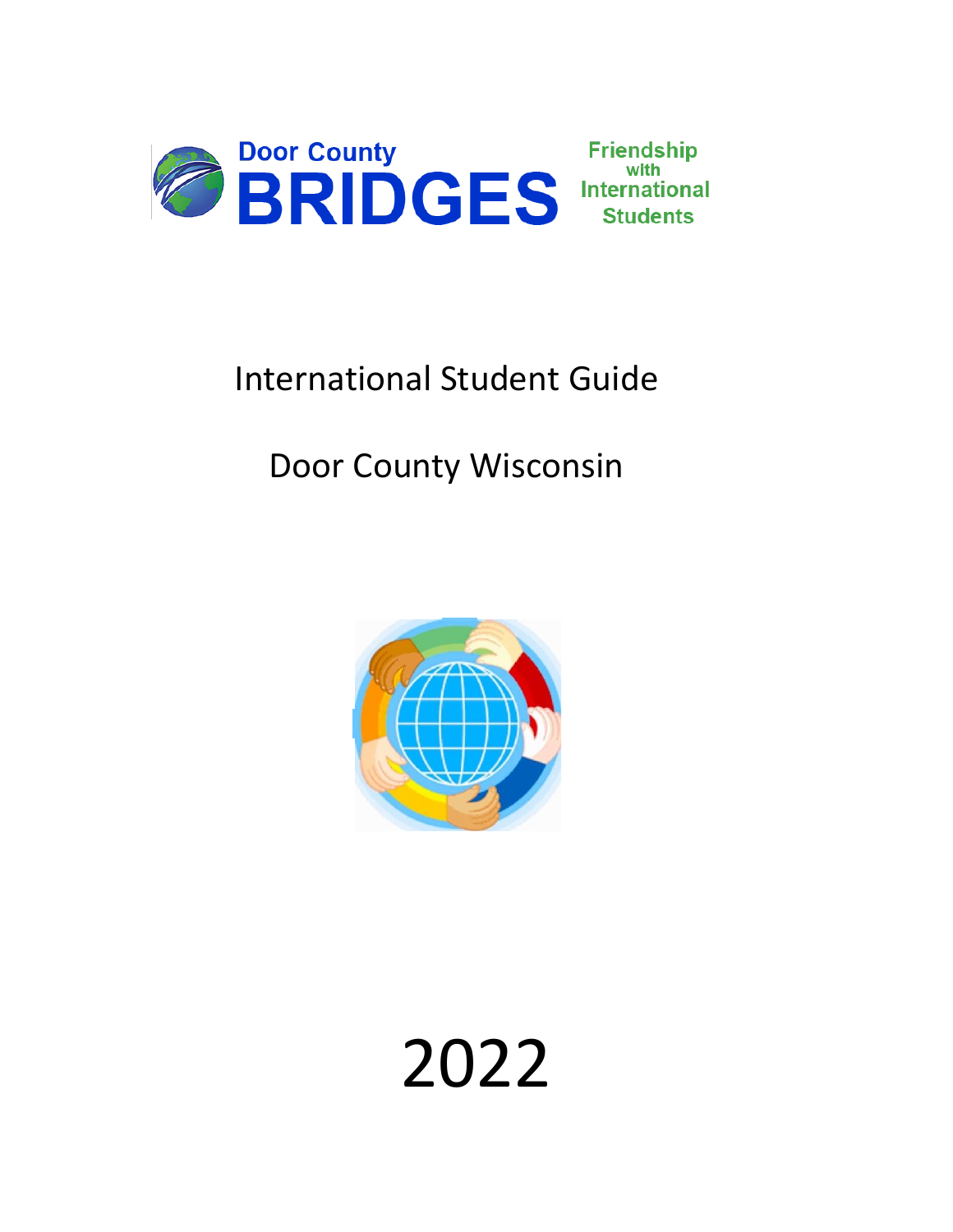# <span id="page-1-0"></span>SUBJECT INDEX

| Welcome                                       | 3              |
|-----------------------------------------------|----------------|
| <b>American Connection</b>                    | 4              |
| <b>Banking and Finance</b>                    | 5              |
| <b>BRIDGES Online</b>                         | 4              |
| <b>Churches</b>                               | 6              |
| <b>Email</b>                                  | 7              |
| <b>English Conversation Groups</b>            | 7              |
| <b>Etiquette for Social Situations</b>        | 8              |
| <b>Facebook</b>                               | $\overline{7}$ |
| <b>Grocery Shopping</b>                       | 9              |
| <b>Hair Cuts</b>                              | $\overline{7}$ |
| <b>Housing</b>                                | 8              |
| <b>IGIG</b>                                   | 8              |
| <b>Libraries and Internet Access</b>          | 9              |
| <b>Map of Door County</b>                     | 18             |
| <b>Medical and Pharmacy</b>                   | 11             |
| <b>Parks, Beaches and Picnic Facilities</b>   | 12             |
| <b>Restaurants</b>                            | 9              |
| <b>Shopping</b>                               | 10             |
| <b>Social Events</b>                          | 13             |
| <b>Social Security Card</b>                   | $13 - 14$      |
| Studying in the U.S.                          | 14             |
| <b>Telephone and Internet</b>                 | 15             |
| <b>Transportation &amp; How to Get Around</b> | 16             |
| <b>Working Conditions</b>                     | 17             |
| Etc.                                          | 17             |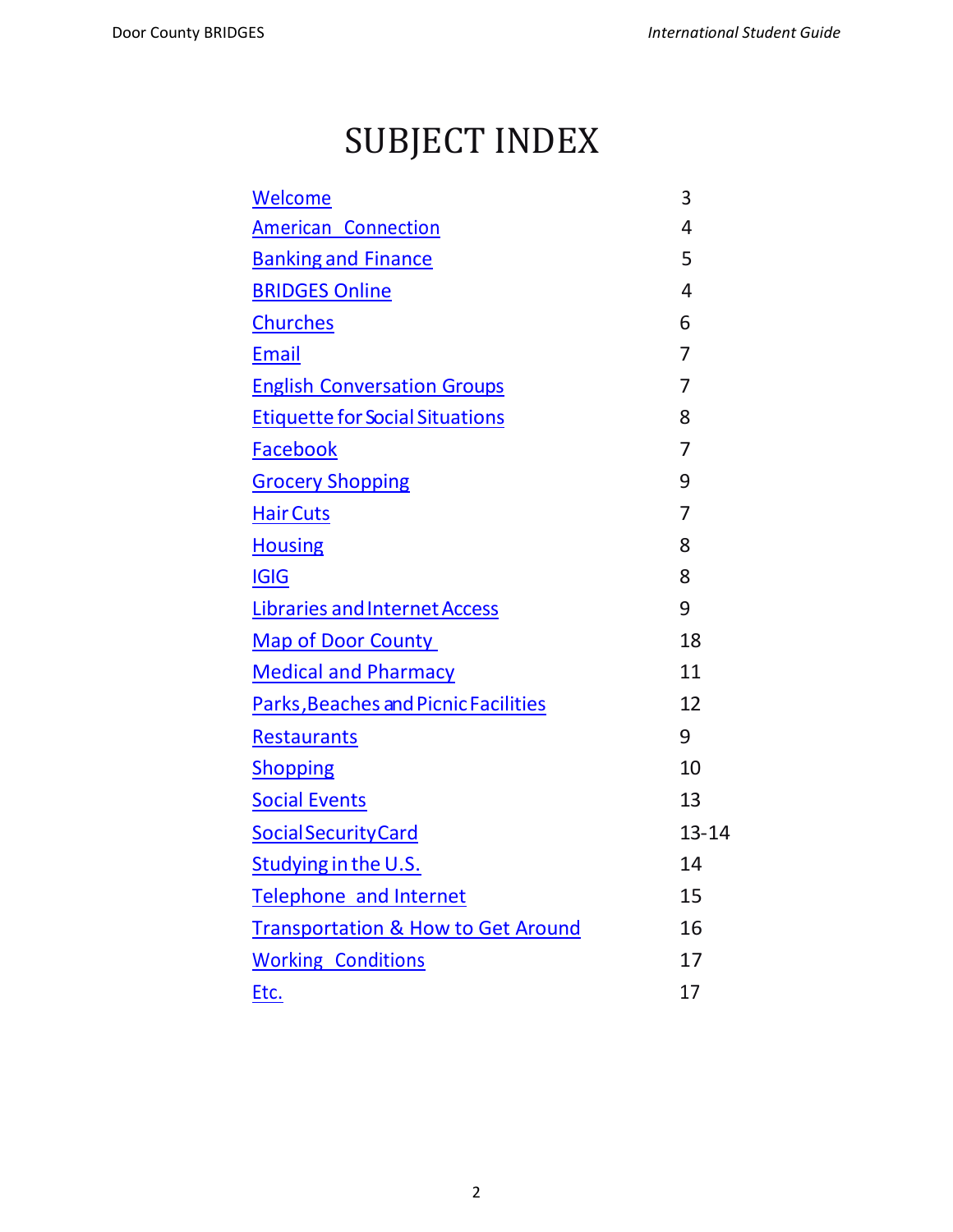<span id="page-2-0"></span>



#### **WELCOME TO DOOR COUNTY!**

We welcome you to the United States, to the state of Wisconsin, and especially to Door County. We are excited and happy to have you here. We hope and pray that your experience here will be beneficial and educational, and that it will create lifetime memories for you. We look forward to the cross-cultural exchanges that will enrich your lives as well as ours.

BRIDGES is a non-profit organization, supported by local Christian churches that sponsor BRIDGES, some businesses and a few other people. It has no connection with any government agency, and we receive no funding from the government. All our workers volunteer their time to reach out in friendship to our student visitors.

This is the 26th year that BRIDGES has assisted the many international students who come to work in Door County in the summertime. We want to be your friends and to be available to help you. Over 4400 young people from 72 countries have participated in this program! Many lasting friendships have developed. Some of these young people have become permanent residents of America as a result of their experiences in Door County.

This booklet has been written to explain what BRIDGES may do for you, and also what it cannot do. It will present in detail what we have planned for the 2022 season. All BRIDGES-sponsored events are provided to you free of charge, and free transportation to the events is available upon request.

This summer we have planned five social activities with a meal. The American Connection program of BRIDGES is the focus of our efforts - a way for you to be connected to an American family or friend that has volunteered to be like your American family and grandparents as explained in this booklet. Through the American Connection, your assigned family or friend may be able to help you with shopping, touring Door County's many interesting and beautiful places, banking, Social Security issues, and some may even invite you to share their family experiences.

We hope this booklet will be helpful to you, and will enable you to enjoy your time here in Door County!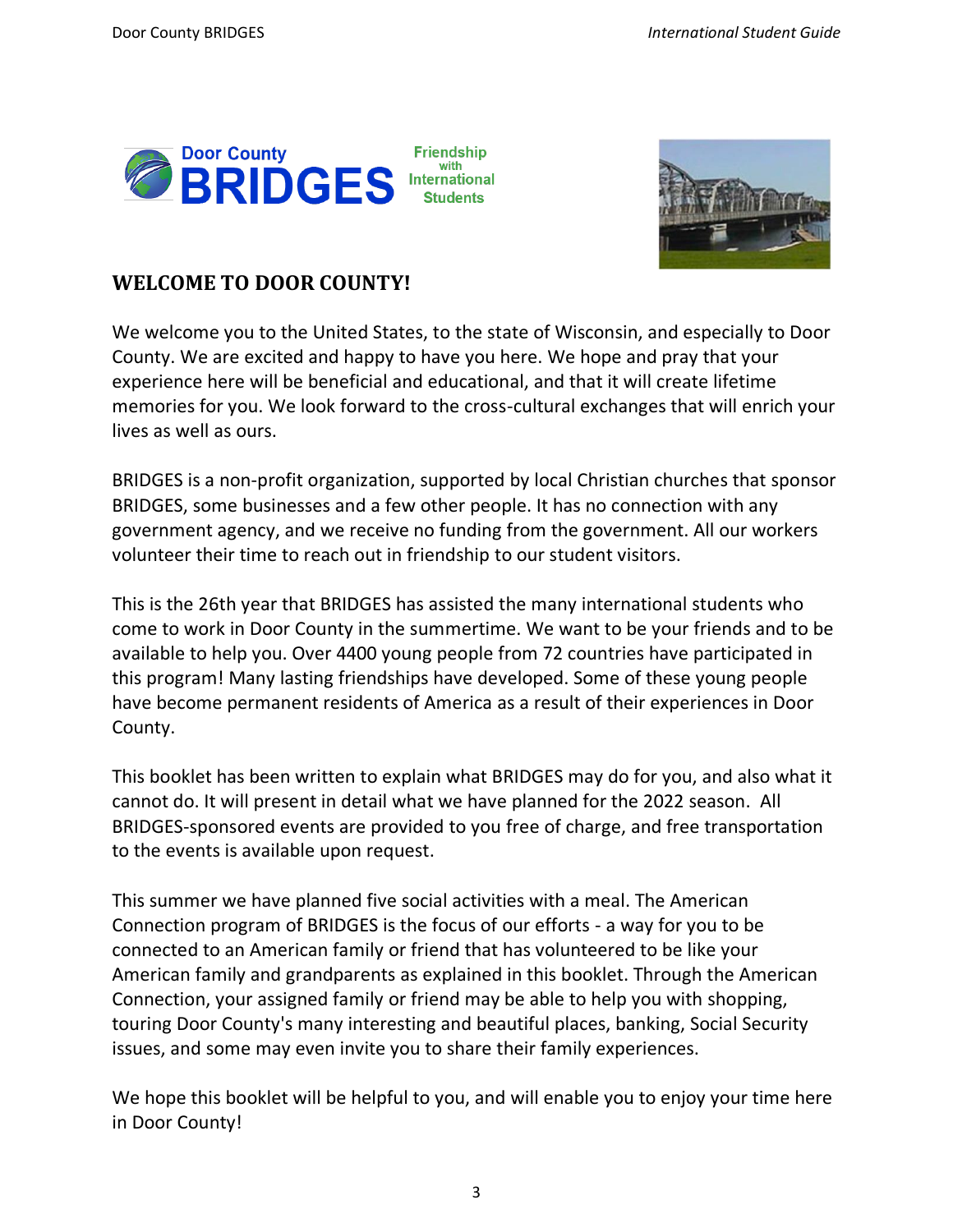#### <span id="page-3-0"></span>**AMERICAN CONNECTION**



The American Connection is a program of BRIDGES that allows you to have an American family or individual as friends. The most rich and meaningful cultural experiences that you can have while in Door County are with the people that live here. Friendships are made that often last a lifetime. Many students connect with American families/friends!

Let us connect you with a family or a person who can be your special friend while you are away from home. You will not live with the family, but you may be invited to enjoy meals and special family times with them, and be taken shopping or to interesting places around Door County. Summer times are busy for both the students and the American families, so your experience with your friendship family depends on how much time your work schedule and your family's schedule allows.

It is important to sign up as soon as possible: do so online at [dcbridges.org.](http://www.dcbridges.org/) You can also sign up using the computer at BRIDGES events. If you have any questions, contact:

<span id="page-3-1"></span>Vivian Nienow 920-421-2683 [vivnienow@yahoo.com](mailto:vivnienow@yahoo.com)

#### **BRIDGES ONLINE REGISTRATION**

You may register as a student and apply for an American Connection using the form on the website at [dcbridges.org/registration.](https://dcbridges.org/registration)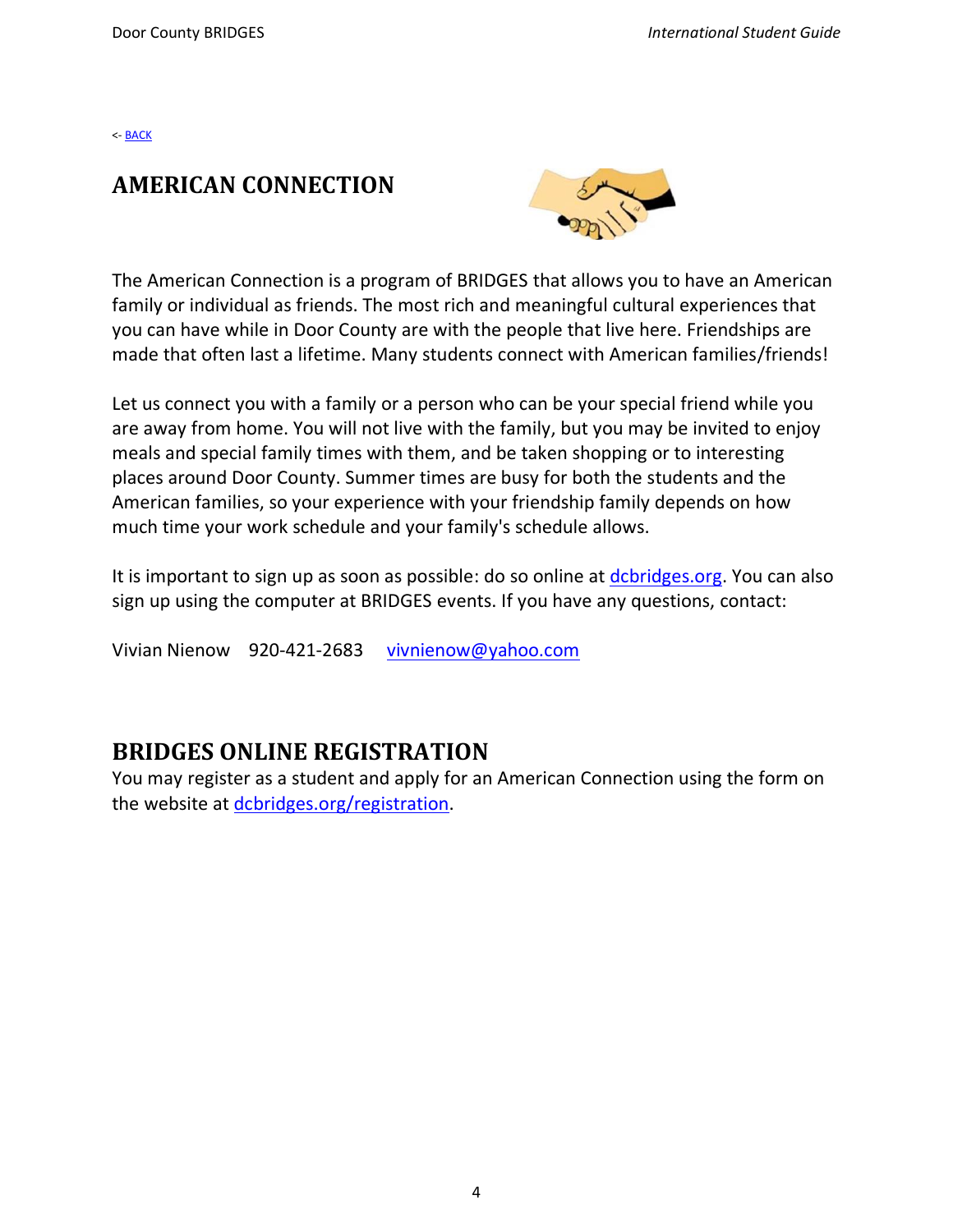#### <span id="page-4-0"></span>**BANKING AND FINANCE**

Nicolet National Bank offers a free debit Master Card with a bank account for use by international students in Door County. Students are able to deposit their paychecks, withdraw cash, and use the debit card for local or online purchases.

Your visa and your DS-2019 form must be presented at the bank to open an account, and they will want to make a copy of them. The maximum you may hold in the account is \$5,000.

The card can withdraw up to \$500 per day from ATMs (Automatic Teller Machines) in the U.S. and in major cities in most other countries. There is a \$2.50 fee per withdrawal from ATMs that are not located at a Nicolet Bank branch.

During or at the end of the summer, money can be sent from your account to a bank in your country by a wire transfer for a fee of \$45.00. Or take your debit card home and withdraw funds at a limit of \$200.00 per day from an ATM machine in major cities in your country.

Nicolet Bank has ATMs and offices in Sister Bay, Egg Harbor, and two in Sturgeon Bay. All ATMs are available 24 hours; offices are closed on Saturday afternoons and Sunday. The Egg Harbor and both Sturgeon Bay ATMs also accept deposits. See [www.nicoletbank.com/branch-atm-locations](http://www.nicoletbank.com/branch-atm-locations)

Unlimited funds can be sent by a Money Gram which can be purchased at the Service Counter in Walmart in Sturgeon Bay using cash or a debit card. A photo ID is required. Money can also be sent via Western Union online by debit card.

## **VERY IMPORTANT:**

If you wish to cash your checks, be sure to do so in Door County, as banks in other cities usually will not cash a check from a bank unknown to them. This should be done well before the day that you leave for the airport!

If you wish to maintain a debit card account after you leave Door County, your employer may be willing to deposit your final check in your account for you.

Close your bank account **after** you cash your final check, or if you have a debit card, after withdrawing all funds upon your return to your country.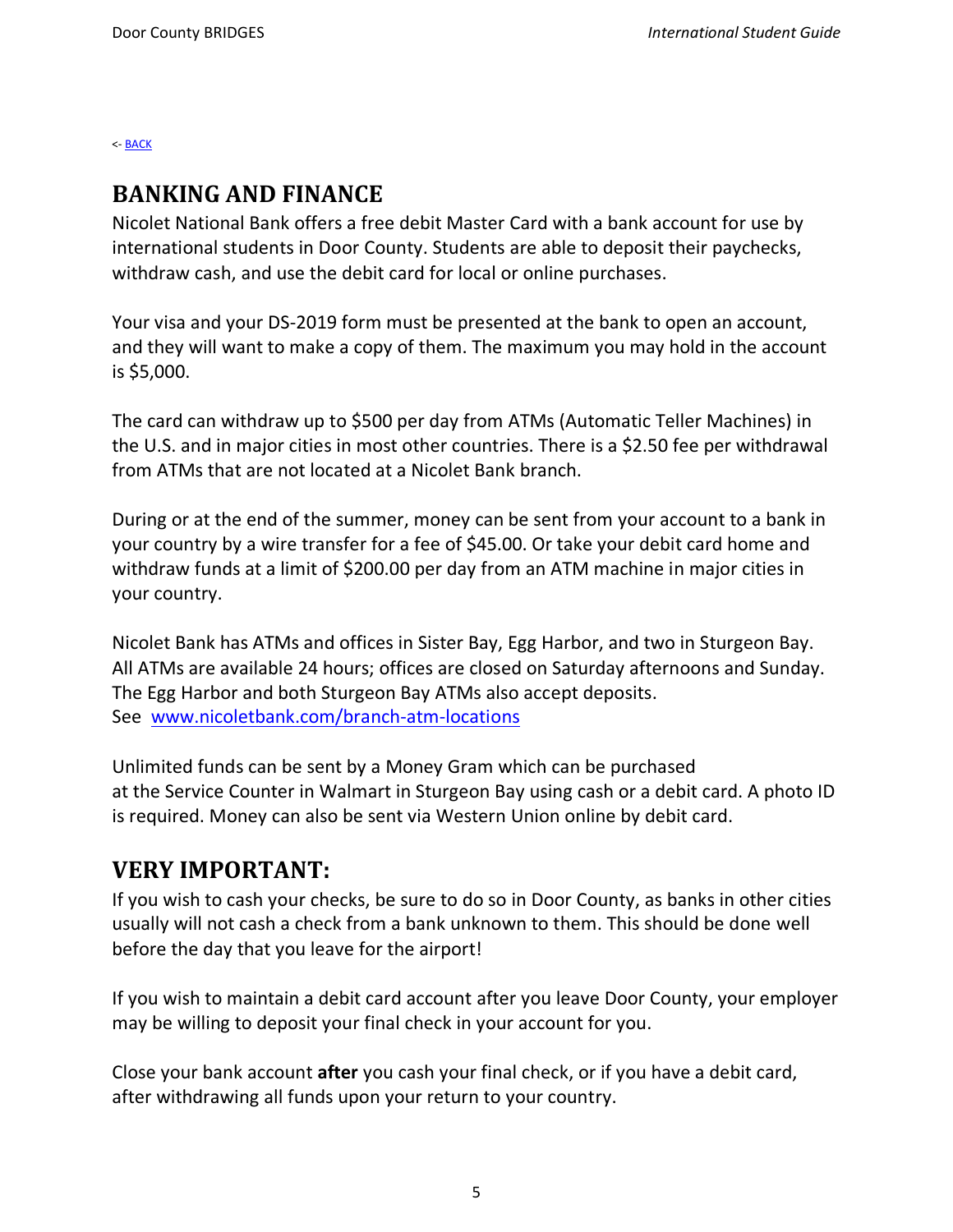## <span id="page-5-0"></span>**CHURCHES**

America was founded on Christian principles by immigrants from Europe who wanted to establish a country with religious and political freedom. Many immigrants from all over the world came to America for this reason. As a result, much of our culture has historically reflected Christianity, although that is less so now.

Fourteen churches support BRIDGES because we believe that we have a Christian opportunity and duty to reach out and provide friendship and help to young people from other countries who visit our area. BRIDGES programs are organized and led by a team of volunteers from local churches. In addition there are more than 100 other church volunteers that help make the programs run smoothly.

For a list of churches including links to their respective web pages see the BRIDGES website at [dcbridges.org/about-us.](https://dcbridges.org/about-us/)

The people in these churches meet for one or more regular "worship services" each week, usually Sunday mornings, for about an hour sometime between 8 a.m. and 12 noon. While all churches are different, services usually include music, singing, announcements, prayers, and a lecture called a sermon. The service is conducted by the church leader called a pastor or priest. He or she will present the sermon based on the Bible, our Holy Book.

You are invited to share in this experience. You are very welcome regardless of your religious beliefs. There is no cost to attend a church service, and as our guests you are not expected to give any money. Churches are supported financially by their members.

BRIDGES would like to provide you with a bilingual Bible in English and your language for your use at no charge. These are available at BRIDGES social events.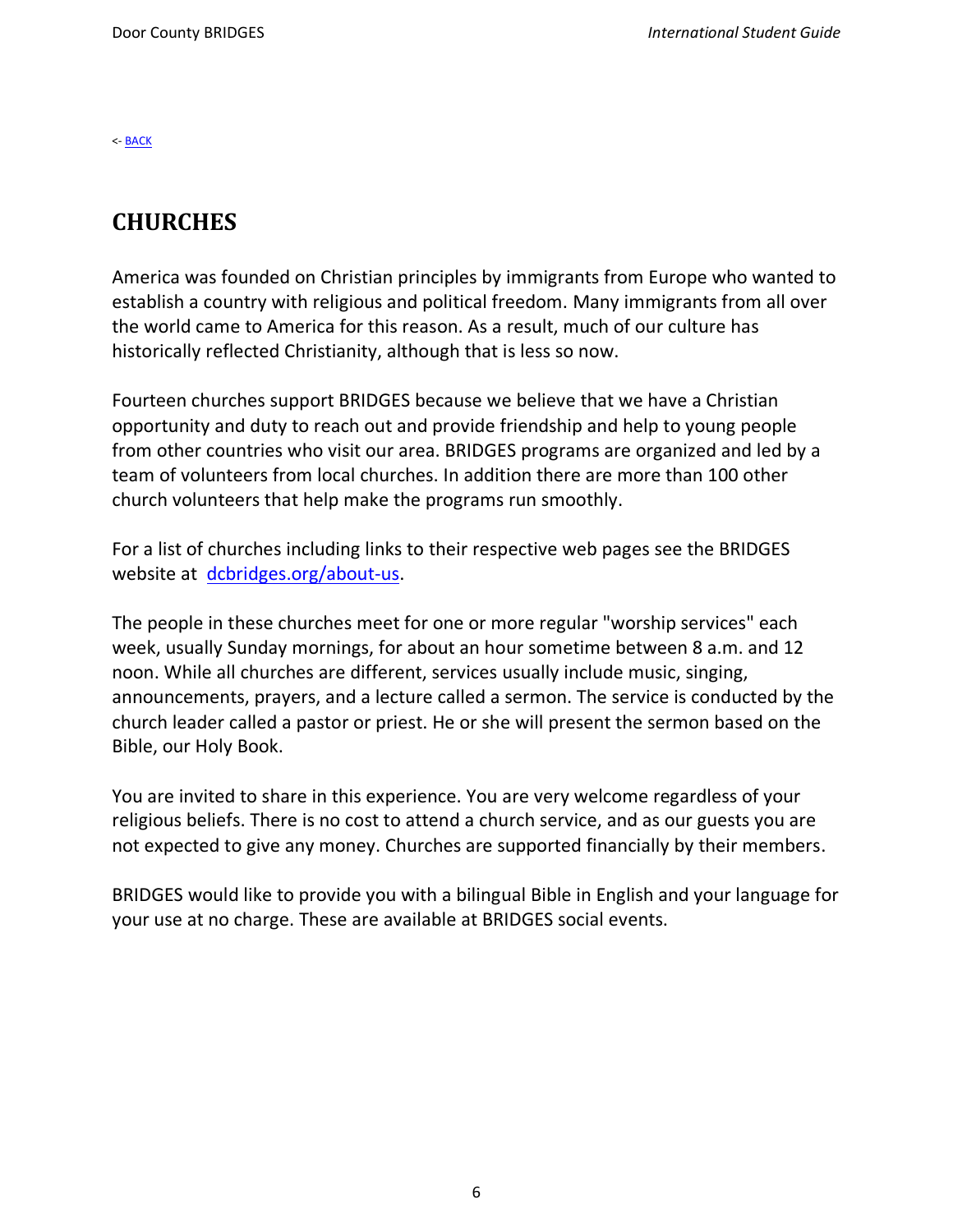#### <span id="page-6-0"></span>**EMAIL & MESSAGING**

As you get to know Americans, it is likely that you will be sending email and messaging them occasionally, especially to your American Connection family or friend when making arrangements to meet. It is very helpful for you to identify yourself using your American name *in the subject line* of your email. Most Americans cannot read a foreign language, will not recognize who the email is from, and do not want to open mail from unknown sources. You might say, "Hello from (your American name)" in the subject line.

Americans ordinarily put their name at the end of the emails which they send. It would be helpful if you did this too.

We are familiar with Facebook Messenger and texting to our phone numbers. Some are familiar with WhatsApp & Tik-Tok. Please share your contact information with your family as soon as possible.

#### <span id="page-6-1"></span>**ENGLISH CONVERSATION**

This is one of the "extra" benefits of the American Connection program. With your American family, you can practice English vocabulary in listening and speaking, and in expressing ideas in English. Conversation topics will include ordinary life and job situations. In addition, common idioms in our language and work experiences of international students will be discussed. Additionally, English Conversation classes may be offered on Thursday evenings at First Baptist Church.

#### <span id="page-6-2"></span>**FACEBOOK**

In the Facebook search box, enter "Door County Bridges" and you will find the page where event reminders and lots of other information is posted. After each event, pictures of the event are posted in the *A!bums* section of the *Photos* tab. Pictures of previous events are also archived in the *Albums* section. Feel free to copy the pictures and share them with your friends and family. Please "Like" us on Facebook!

#### <span id="page-6-3"></span>**HAIR CUTS**

Hair cuts for men or women are available at a barber shop, hair salon or beauty shop. Search for Beauty Salons Door County on the Internet. It is common practice to "tip" the person that trims or styles your hair.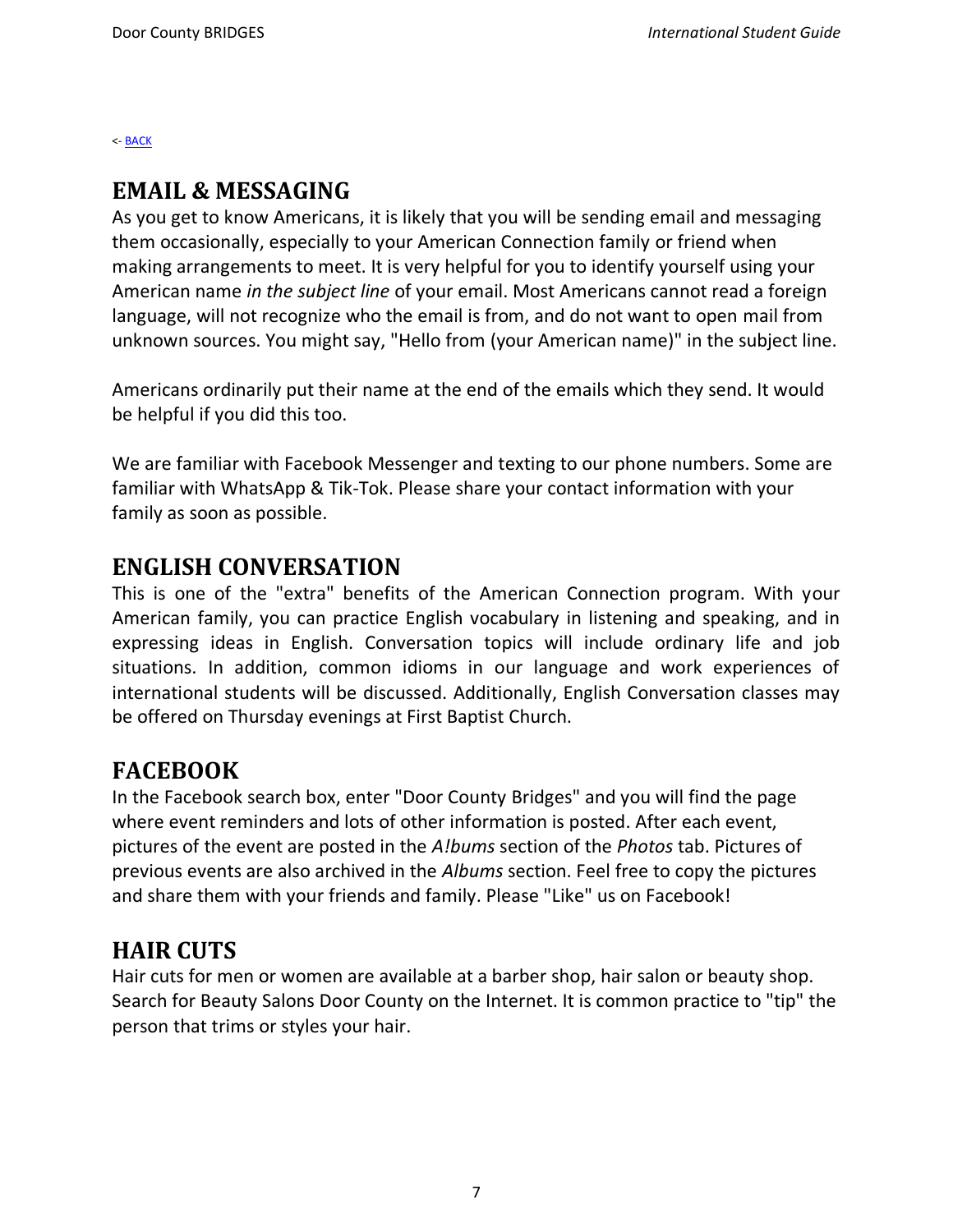# <span id="page-7-0"></span>**ETIQUETTE for SOCIAL SITUATIONS**

Here are a few helpful tips:

- It is very important to be on time.
- In a group it is not acceptable to be talking while a speaker is giving a presentation.
- If you have an invitation for a meal, do not bring extra friends without first checking with your host or hostess.

• Being in the presence of an American gives you an opportunity to practice your English. We encourage you to do so, and not to speak excessively to your friends in your native language. It is considered rude to speak a foreign language in the presence of people who don't understand it.

# <span id="page-7-1"></span>**HOUSING**

You may have a contract or a rental lease on your apartment or dormitory to pay a certain rent. In most cases, you are obligated to keep that contract. If you wish to move elsewhere, you must get prior permission from your landlord and notify your sponsor.

BRIDGES does not get involved in providing housing or in housing issues. Any disputes between you and your roommates or landlord have to be worked out yourself or with your employer. If you believe you are paying more rent than you agreed to, or have other issues with your housing, contact the sponsor which brought you to the U.S. If there is a moral or safety issue, we will try to help you.

# <span id="page-7-2"></span>**IGIG**

IGIG stands for International Group Investigating God. BRIDGES has adopted that name for a series of informal evenings with international students who wish to further discuss spiritual things that we may have talked about in other contexts over the summer. IGIG meetings for 2022 are planned for Thursday evenings.

This is an opportunity for exploration of the Christian faith as compared to that of other religions of the world. It is conducted in an open discussion format in which students can ask questions that may be concerning them about faith, God, and the world. Bibles in the students'native language are offered to all international students in dual language format at no charge. The Bible is used as the basis for discussion of life experiences and how they relate to God.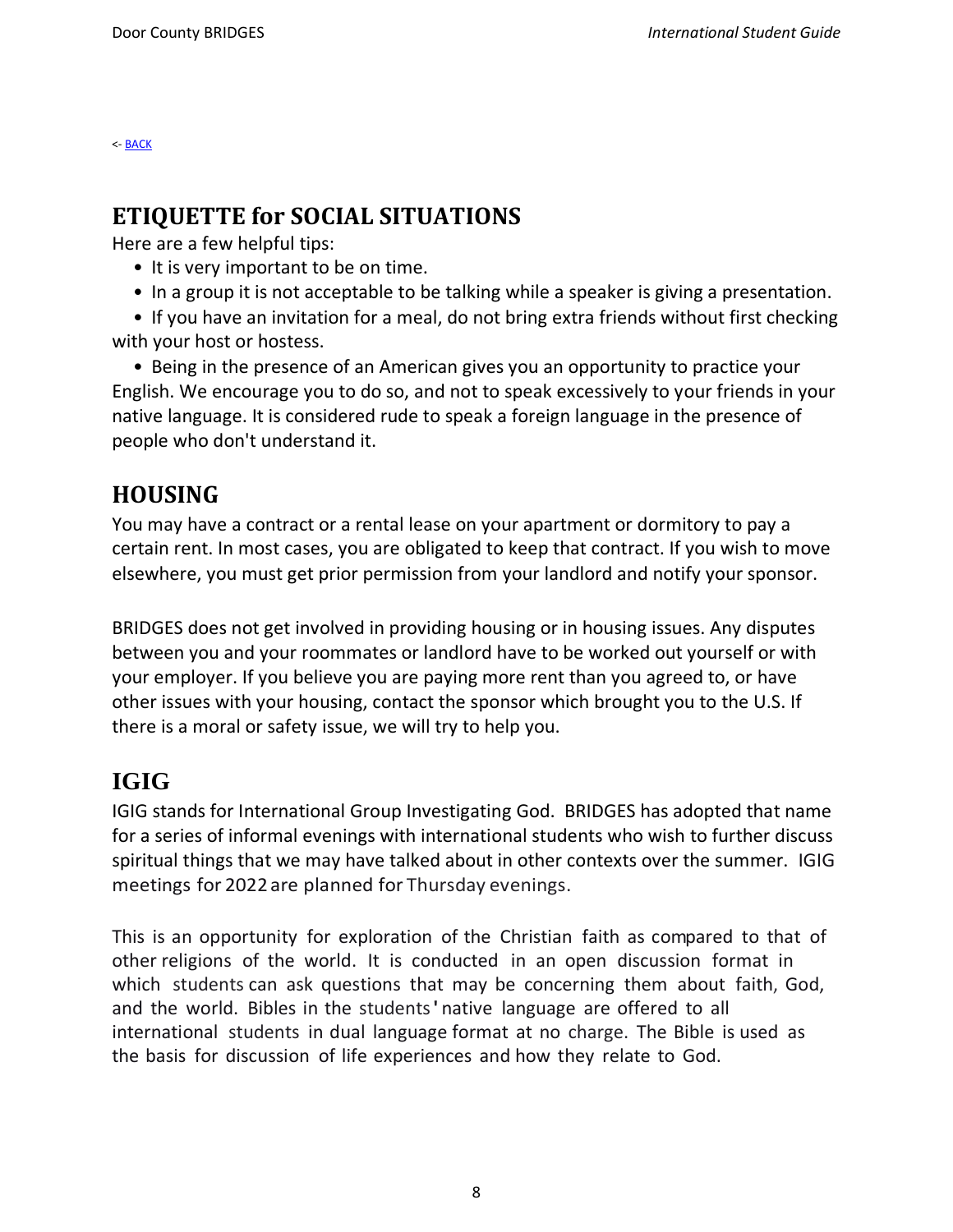#### <span id="page-8-1"></span>**LIBRARIES AND INTERNET ACCESS**

Door County has public library facilities in Baileys Harbor, Egg Harbor, Ephraim, Fish Creek, Sister Bay and Sturgeon Bay. Every library is stocked with books, magazines, and videos. You can visit them and read there, or get a library card to borrow books for four weeks at a time at no charge. DVDs are available for a shorter loan period. These materials must be returned by the specified date.

All of the facilities are free. Each library has different days and hours when they are open, which are posted at their entrances and at [doorcountylibrary.org.](http://www.doorcountylibrary.org/) Free Wi-Fi is available at all of these locations and in many restaurants and motels.

# <span id="page-8-2"></span>**RESTAURANTS**

In restaurants where you sit down and are served food, customers normally tip the waitress or waiter 15-20% of the total according to the quality of service given. The tip is added to the bill when you pay.

## <span id="page-8-0"></span>**GROCERY SHOPPING**

Smaller grocery stores are located in Ellison Bay, Fish Creek, and Jacksonport.

Supermarkets north of Sturgeon Bay: Main Street Market, Egg Harbor; Piggly Wiggly, Sister Bay

Supermarkets in Sturgeon Bay: Pick 'n Save, Walmart, and Marketplace Foods (formerly Econo Foods)

Many orchards offer fresh fruit and vegetables in season, as well as bakery items. A variety of Deli and Bakery stores offer sandwiches, soups, and pastries. Walmart, Target, and gas stations carry some packaged food.

Farmer's markets offer produce and other food items directly to the consumer, but operate seasonally. See [doorcounty.com/experience/farmers-markets](https://www.doorcounty.com/experience/farmers-markets/)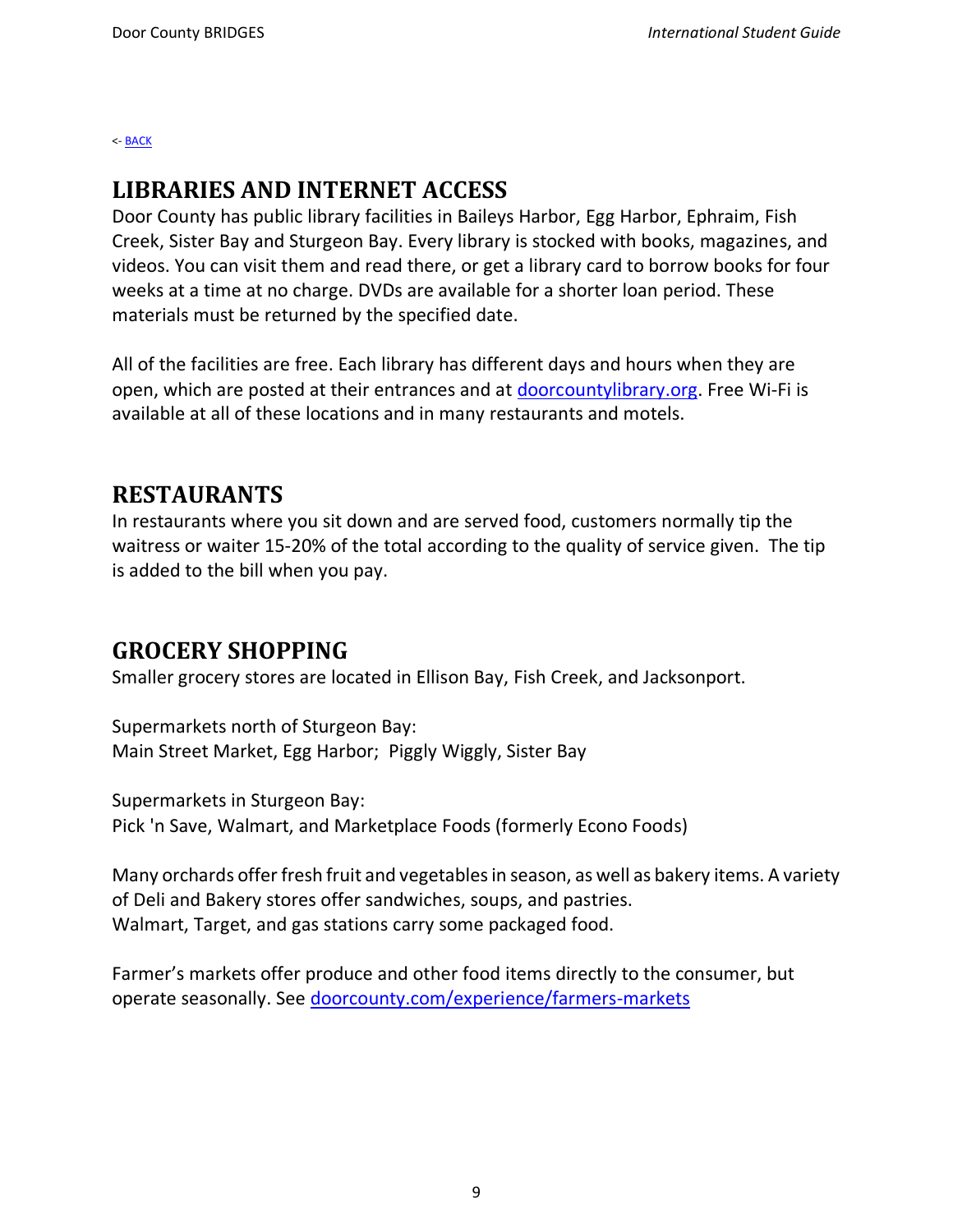#### <span id="page-9-0"></span>**SHOPPING** (Continued)

Department Stores:

Department stores sell almost everything, including clothing, electronics, jewelry, sporting items, household goods, and hardware.

*Walmart* and *Target* in Sturgeon Bay are large department stores.

Hardware stores that sell a wide variety of hardware and household items: *Ace Hardware* in Sister Bay and Sturgeon Bay *Nelson Shopping Center* in Fish Creek *Harbor Hardware* in Egg Harbor *Dollar Tree* in Sturgeon Bay sells many things at low prices.

Resale Shops:

*Bargains Unlimited* in Sister Bay, and the *Thrift Store* at *Feed & Clothe My People* and *Green Door Thrift* in Sturgeon Bay have a wide selection of used clothing and household items at very reasonable prices.

There are many stores in Sturgeon Bay and throughout Northern Door which offer clothing, gifts, other specialty items, and nearly anything you might wish to buy.

Green Bay has large shopping malls with many stores, as well as stores selling electronics. Green Bay is about 75 miles (125 kilometers) from Sister Bay, and it can take 1.5 to 2 hours to drive there.

The ticket price shown on items in stores does not include tax, which is added at the cash register. Sales tax in Wisconsin is 5.5%; it is higher in Chicago or New York. It is not customary to "bargain " in an attempt to lower the price.

"Shop Lifting", i.e. attempting to walk out of a store with merchandise you have not paid for, is against the law. Many stores will call the police and attempt to have you arrested if you are caught doing this – just don't.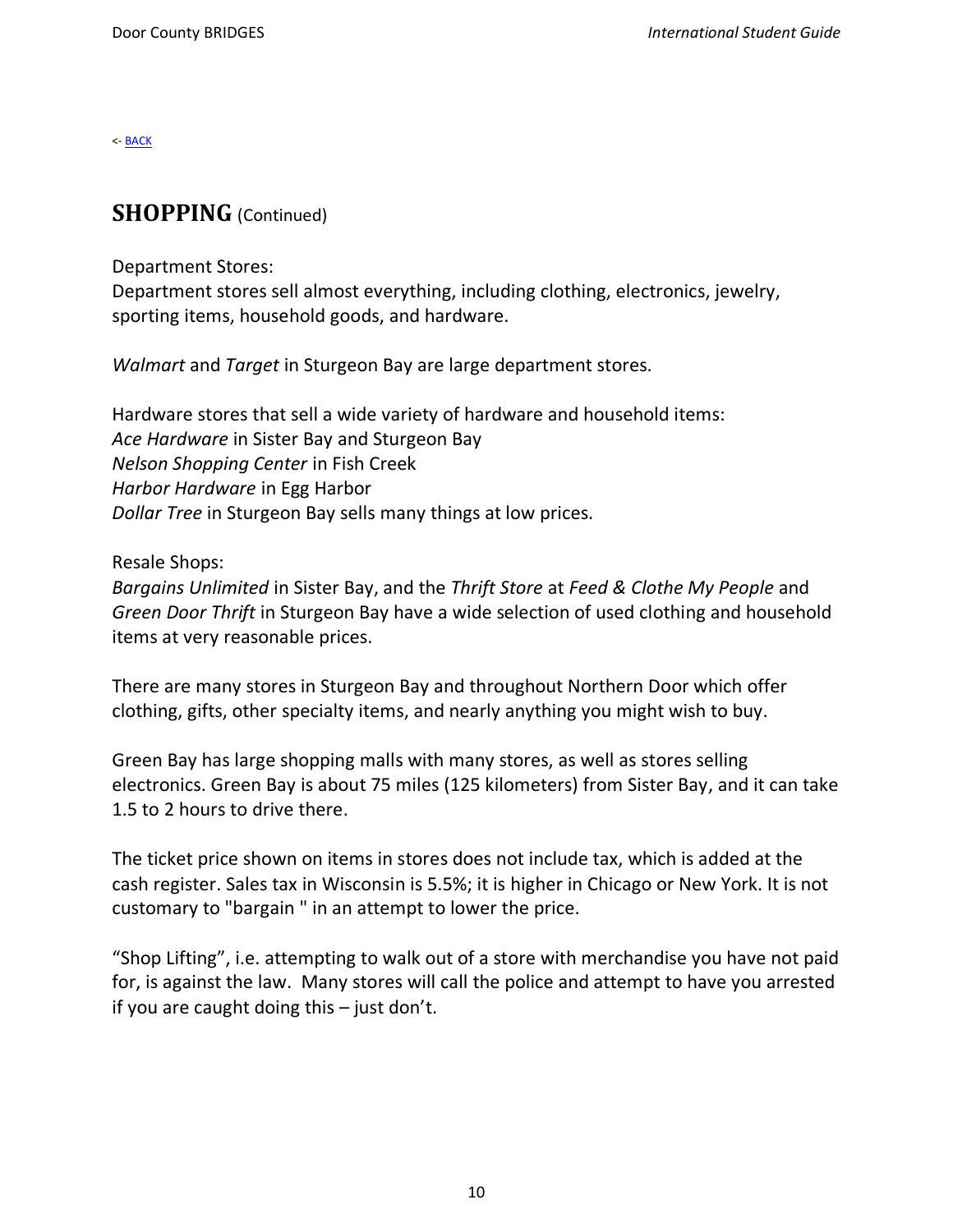#### <span id="page-10-0"></span>**MEDICAL AND PHARMACY**

Medical services are very expensive in America. If you have come through a sponsor agency, you most likely have an insurance plan which will cover *some of the costs.* You may have to pay for medical services, and get reimbursed for the bill from your insurance. You can ask for help from your American Connection family in processing the necessary insurance papers. You will need your insurance certificate with your I.D. number which can be obtained from the website of your sponsor agency.

Medical Facilities are available should you become ill:

| Aurora Nor-Door Clinic     | Sister Bay        | 902.854.2347 |
|----------------------------|-------------------|--------------|
| North Shore Medical Clinic | <b>Fish Creek</b> | 920.868.3511 |
| Door County Medical Center | Sturgeon Bay      | 920.743.5566 |

Coventry Care is *for people with no health insurance:* Sister Bay 10547 Koessl Lane [just south of the Piggly Wiggly] Open Monday, Wednesday, Friday, 9:30 – 11am [facebook.com/coventrycare](https://www.facebook.com/coventrycare/)

Nurse Direct is a *free medical information service.* You can call them to get answers to medical questions and ask about symptoms. Telephone 1-877-746-0003 or 1-800-522-8919, toll free.

Pharmacies in Sturgeon Bay: Bay Hometown Pharmacy 920.746.4110 CVS Pharmacy 920.743.6089 Walmart Pharmacy 920.746.0412 Walgreens Pharmacy 920.746.5245

Pharmacy in Sister Bay, just north of the Piggly Wiggly: Hometown Pharmacy 920.633.4060

A pharmacist is usually at the pharmacy and will be happy to advise you or to assist you with any medicine you might need. Certain medications require a doctor's prescription before the pharmacist can provide them to you.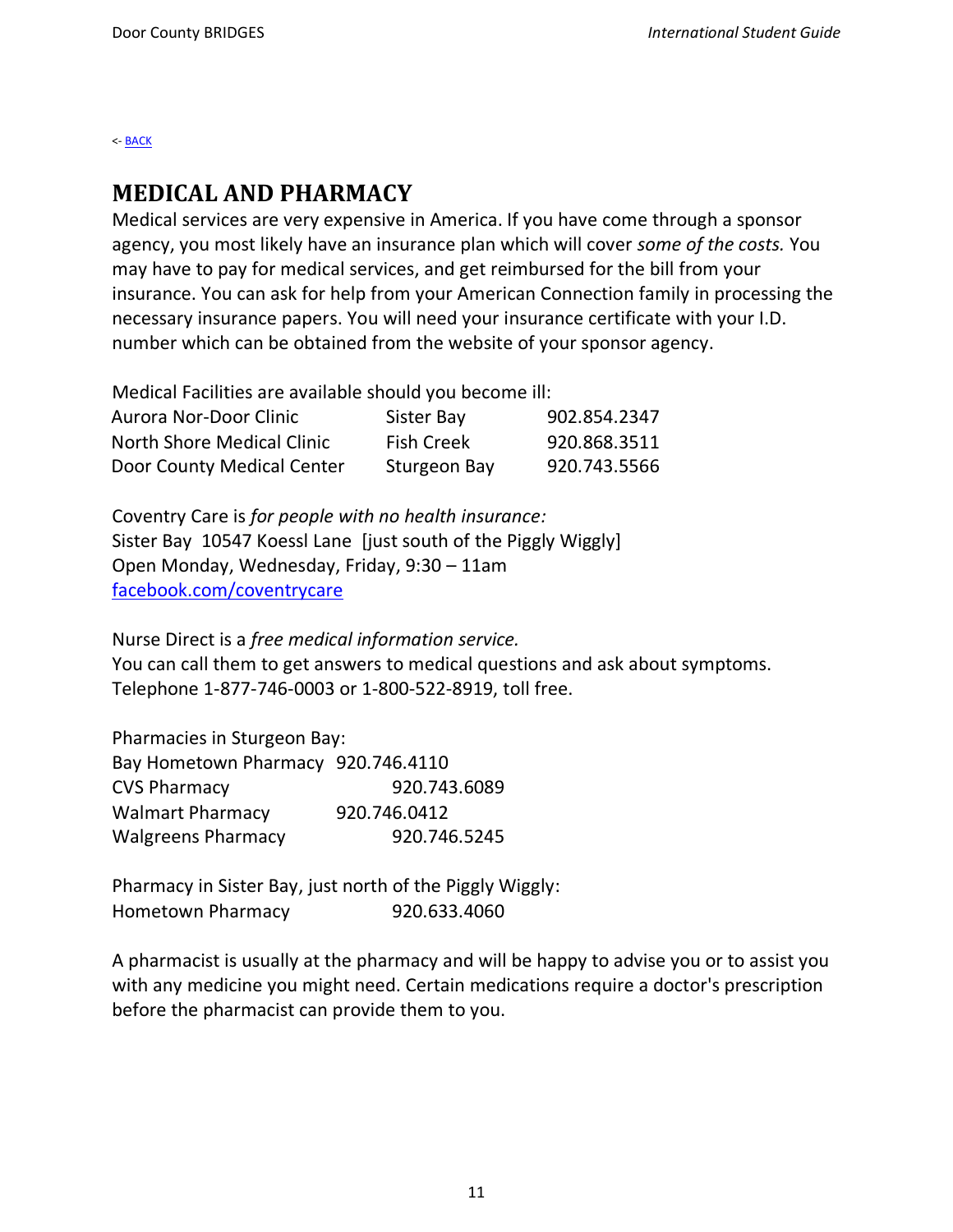#### <span id="page-11-0"></span>**PARKS, BEACHES AND PICNIC FACILITIES**

Door County has some of the most beautiful scenic places in the state of Wisconsin, so there are many public parks that you might like to visit. These facilities are the property of either the state of Wisconsin, Door County, or several of our villages. It doesn't cost anything to walk or ride a bicycle in the State Parks, but a car will need a permit which is available at the entrances for \$1O/day or \$28/year.

Peninsula State Park is the most popular State Park in Wisconsin. It offers a great number of facilities, including beaches, picnic areas, hiking and bicycle trails, camp grounds, lighthouse museum, amphitheater, boat launches, a golf course and driving range. Nicolet Beach within the park is the most popular beach in Door County. It offers watercraft rentals and a small store with food.

Whitefish Dunes State Park has a long sandy beach and hiking trails, and Newport State Park has another great beach and wilderness hiking.

Just next to and north of Whitefish Dunes is Cave Point County Park. It is a beautiful place, with cliffs on the edge of the water, hiking trails and picnic facilities. Access is free.

Also, each village has its own beach for you to enjoy free of charge.

Please respect the following:

- Alcoholic beverages are not allowed in public places.
- Garbage should be placed in trash containers.
- It is against the law to pick any flowers in these parks.

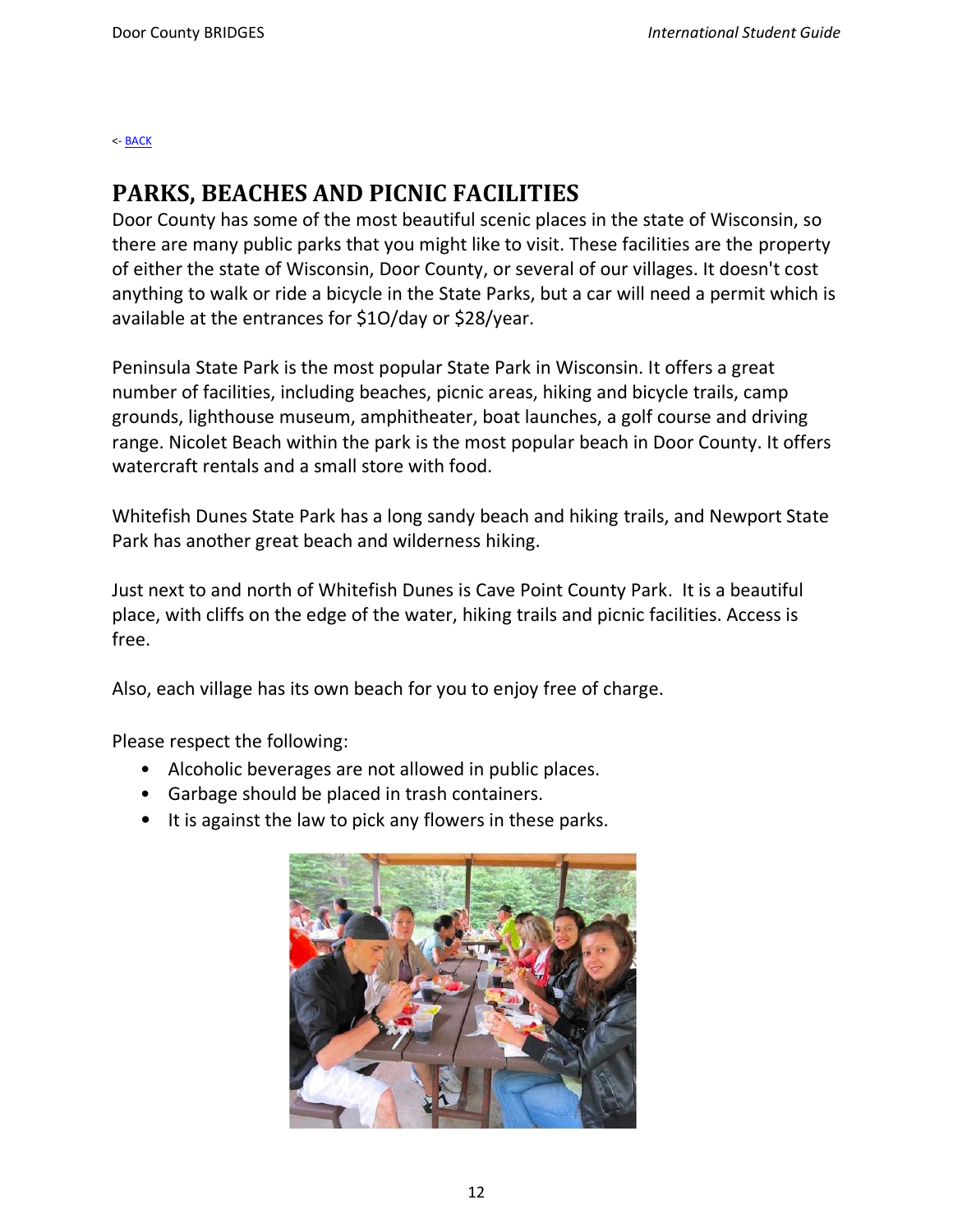#### <span id="page-12-0"></span>**SOCIAL EVENTS**

Social activity events are provided by BRIDGES for international students. A free meal is served and there is a short inspirational talk.

Activities may include volleyball, basketball, a cruise around the islands, riding Segways, soccer, baseball, kayaking and more. For a complete list of events with pictures see [dcbridges.org/events.](https://dcbridges.org/events/)

These evenings not only provide fun, but also an opportunity to meet other international students working in the area as well as the Americans who sponsor BRIDGES.

There is no charge for these events, and free transportation is available by calling Judith on the transportation phone at 920.421.4980 before 2pm the day of the event. WhatsApp and text messages are also accepted.



## <span id="page-12-1"></span>**SOCIAL SECURITY CARD**

In the United States, you cannot legally work for anyone without a Social Security number. Your employer must have this number for government wage and tax reporting purposes.

There may be an opportunity for you to sign up for your Social Security number locally. Your employer will know when this will be possible.

You will need to specify a local street address to which your Social Security card can be mailed. Ask your employer for the correct address to use.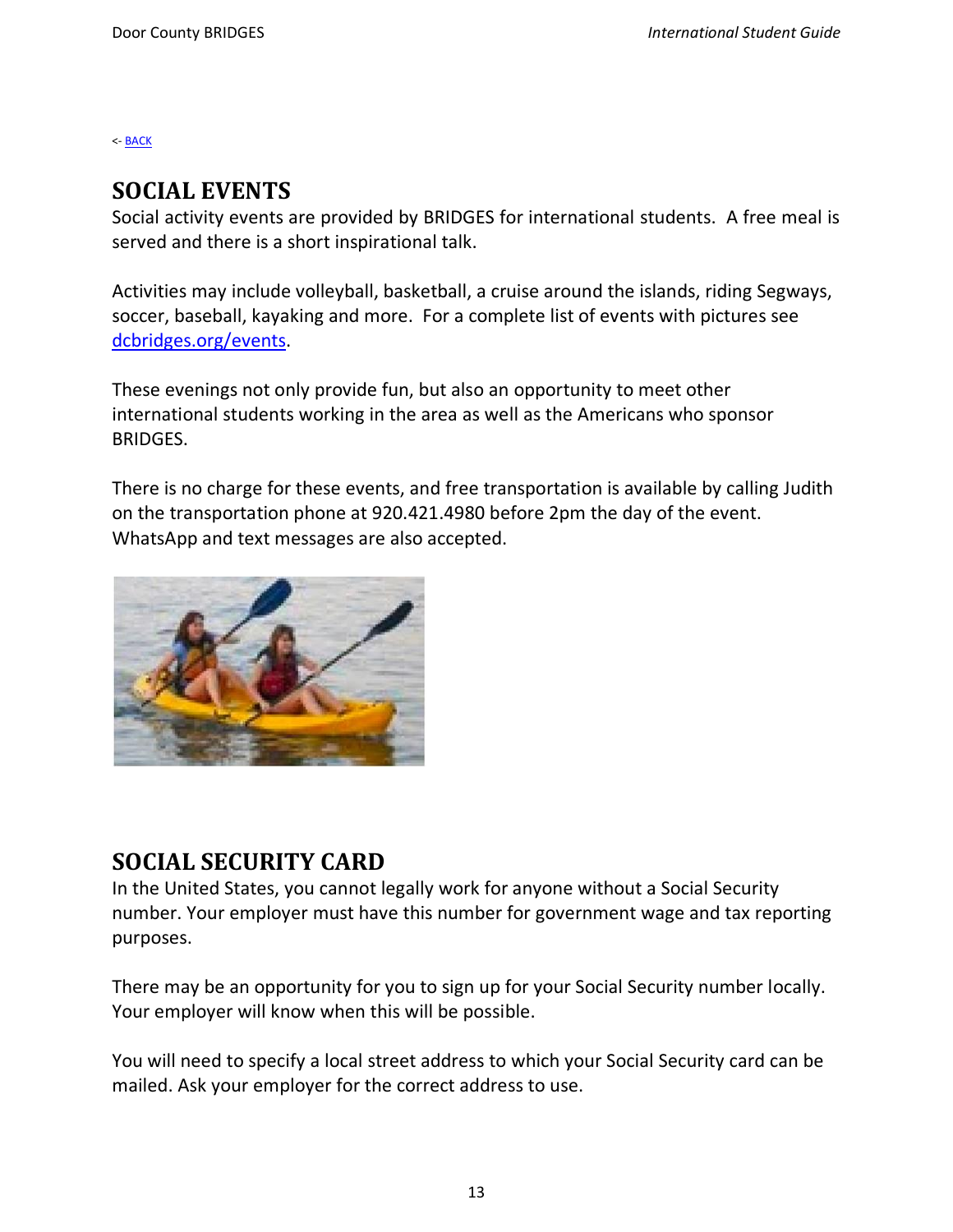If you have begun the application process, or already have a Social Security number, this is great. If you have not received your SS card within a reasonable period of time, discuss this situation with your employer first. If you need further help, talk with your sponsor, your American Connection family or someone from BRIDGES. We will try to help you.

Your employer will not be able to issue your paycheck until your Social Security card is received. If you need to contact Social Security, call 1-800-772-1213 or visit the local office at 1561 Dousman Street in Green Bay (it is located on the southeast corner of Dousman and Military Streets). Bring your passport, J-1 visa, and DS-2019 form.

You are required to fill out a tax form at the end of your employment. Most of the taxes you paid will be refunded if you file the tax form. If you do not fill out a tax form, you may be denied entry to the U.S. if you try to come to work again, or maybe even if you come as a tourist. Ask your employer about this. Instructions are at [www.irs.gov.](http://www.irs.gov/)

## <span id="page-13-0"></span>**STUDYING IN THE UNITED STATES**

If you are interested in becoming a student at a U.S. college or university, the process of applying for admission and obtaining a visa is not simple. A good place to start your investigation is with the International Programs Office at Northeastern Wisconsin Technical College in Green Bay (NWTC-GB).

NWTC is a public college, offering over 200 two-year programs in subjects as widely diverse as Hospitality Management and Horticulture. For information on application for admission and courses offered, go to [nwtc.edu.](https://www.nwtc.edu/admissions-and-aid/international-students) Or you can contact Kari Olsen at Kari.Olsen@NWTC.EDU, who is an advisor for international students.

The University of Wisconsin in Green Bay has a four-year program offering over 45 undergraduate bachelor degrees, and graduate programs in subjects such as business, engineering, human biology, computer science, and more. Scholarships are available, and transfer credit is awarded to students who have already begun college or university studies elsewhere. Opportunities are also available to participate in athletics, theatre, and music. For more information, please visit [uwgb.edu,](https://www.uwgb.edu/international-education/) or email [oie@uwgb.edu](mailto:oie@uwgb.edu) or call 1-920-465-2190.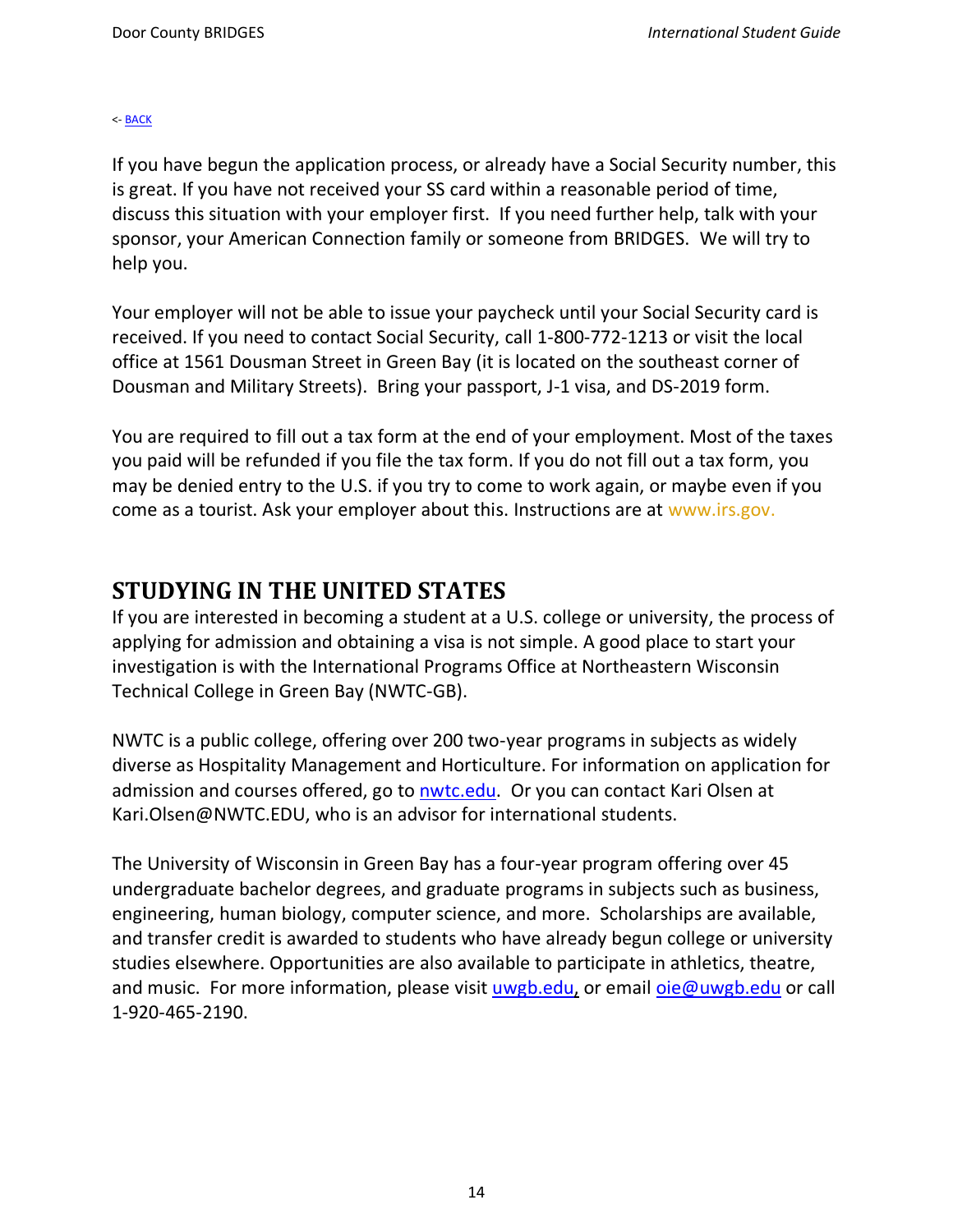#### <span id="page-14-0"></span>**TELEPHONE AND INTERNET**

If you bring a smartphone with you from your home country, you will probably not be able to use it as a telephone in Door County. You will be able to access the internet and send text messages with your phone using Wi-Fi services provided in most local motels, restaurants, and businesses. While some smartphones can be adapted to operate on American mobile networks, many cannot. You will probably need to purchase a new phone in order to do so. In either case you will need to purchase a voice service package for use while you are in the U.S.

*Cellcom* at 2350 Maple Drive in Sister Bay is one representative for cellular phones and service, and you can purchase several types of phones and basic service there. They also have a store in Sturgeon Bay, as do other carriers like *T-Mobile*, and *UScellular*. The carriers offer regular and prepaid plans, and will program the phone and set up the service for you.

Smartphones are available, and can also be purchased with specific minutes packages, at stores like Walmart or Target. It can be difficult to set up the service and program the phones, so ask the store if they will do that for you.

To call internationally from your smartphone you generally dial 011 plus the country code before the number. Many students use WhatsApp, Messenger, or Skype to make free phone calls using Wi-Fi. This is a great way to communicate or text your family, American Connection Friend family, friends, or employer.

Most of the phone calls you might want to make can be made by using the phone numbers as listed in this booklet. All calls in Door County must use the 920 area code. If using a land line, calls outside of Door County usually require a "1" before the area code.

**For help with emergencies call 911. The dispatcher will need to know where you are located.**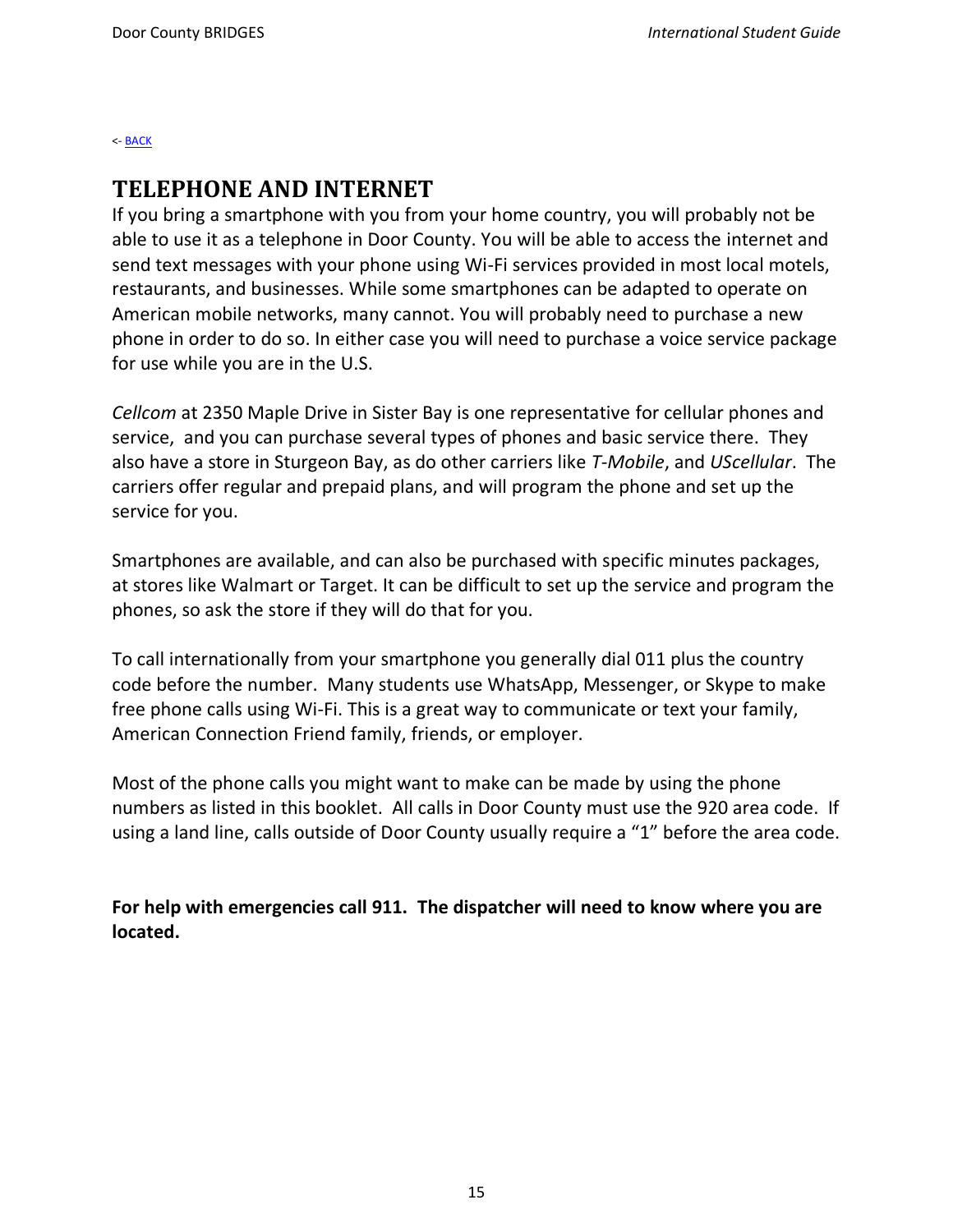#### <span id="page-15-0"></span>**TRANSPORTATION TO BRIDGES EVENTS**

Free rides are available to any BRIDGES social event, English Conversation Group, IGIG meeting and the sports activities prior to English. You must phone **920.421.4980 by 2:00 p.m.** the day of the event . *We cannot guarantee a ride if you call later than 2:00 p.m. to arrange a ride.* Please tell how many people need a ride at your location, and give **specific details** where they should pick you up. Otherwise, the driver may not find you. It is good to be outside your door and watching for a car. If you are not there at the appointed time you may miss your ride. Because of the many calls received, **it is best that only one person calls from each location** stating the number of students needing a ride.

BRIDGES drivers will usually have a green sign in the front car window identifying them. They do not provide rides for activities other than BRIDGES events or to any other place. American Connection friends/families *may* be able to provide rides for shopping trips or to the Social Security Office in Green Bay.

## **HOW TO GET AROUND DOOR COUNTY**

Transportation can be difficult for summer workers in Door County. There are no buses or trains, and there is very limited taxi or Uber service.

Here are some public transportation services in northern Door County:

| Door County Cab                                                                       | 920.818.1124   |
|---------------------------------------------------------------------------------------|----------------|
| <b>Door County Courier</b>                                                            | 920.559.0339   |
| Door 2 Door Shared Rides                                                              | 1.888.337.9485 |
| بامته يتشورنهم ومحجم ومحاوضته ومعروره والمحولين ومحور بالموجودة ومحاولاته والمتحاربين |                |

Reservations are generally required. Some services are Door County only.

In Sister Bay there is a free seasonal shuttle bus that make a loop around the Sister Bay area. For a description and map see the *Pulse* [article.](https://doorcountypulse.com/sister-bay-village-shuttle-bus-service-returns/)

Transportation to and from the airport or the bus station is the responsibility of your employer. Using a public service such as the above to get to the airport can cost more than \$100, so be sure to call ahead to get a cost estimate.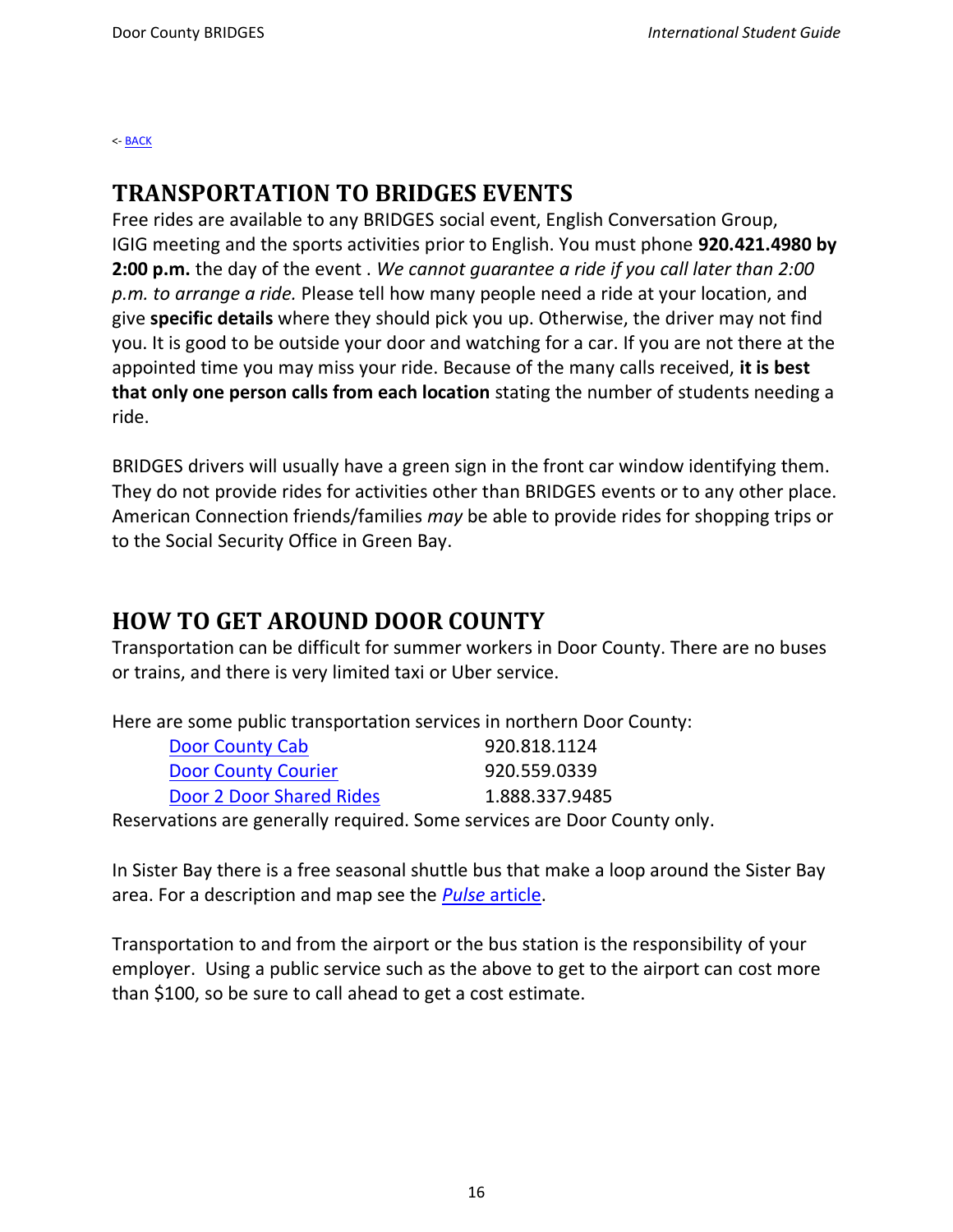#### <span id="page-16-0"></span>**WORKING CONDITIONS**

Occasionally a person will have a problem at work, either with their employer, other workers, work conditions, number of hours, or other things.

The sponsor agency that you came with should have informed you in detail what your job would include and what it would not include. Contact them if you have a problem. You are obligated to your employer to perform your job to the best of your ability.

If there is a safety or moral issue in your work situation, BRIDGES may be able to help you.

Before you begin working at a second job you must have the approval of the sponsor which arranged for your primary job. This is a government requirement, and you can be sent home if you do not handle this correctly!

#### <span id="page-16-1"></span>**ETC.**

- Americans are usually friendly, and often seem to be in a hurry.
- Americans usually call people by their first names and usually shake hands when greeting each other (both men and women).
- Drinking or purchasing alcohol is illegal in Wisconsin for anyone under age 21.

Enjoy your summer in Door County!